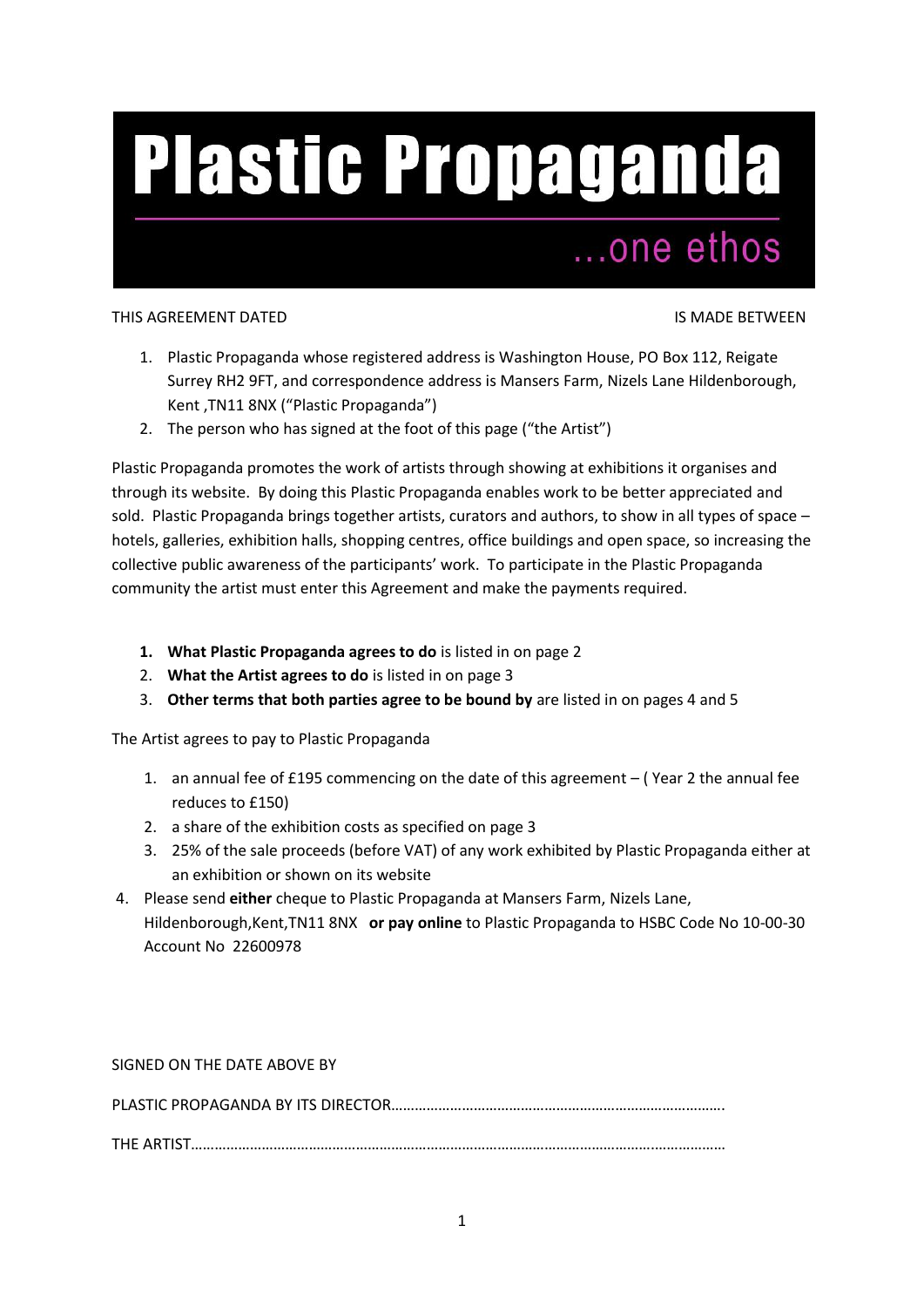## **What Plastic Propaganda agrees**

- 1. to search out and secure suitable space for Artists to exhibit in the UK and overseas
- 2. to consider for exhibition the works submitted by Artists. The decision for such exhibition being at the sole discretion of Plastic Propaganda (the intention being that each Artist be included in at least one exhibition each year) and provide application forms to facilitate the process
- 3. to make available to Artists a website presence to enable the showing of Artists' work (the content being subject to the moderation of Plastic Propaganda and at its sole discretion) and where possible promotion using other forms of social media
- 4. to organise exhibitions and make the necessary payments to cover the cost, produce accounting statements showing those costs and apply to Artists for reimbursement of those costs such reimbursement to be by reference to the number of works shown by any particular Artist and on a pro rata basis such costs being likely to include the following
	- a. finding the space
	- b. hiring the space
	- c. curation
	- d. installation
	- e. demolition
	- f. insurance
	- g. advertising including flyers placards, signage, invitations mailing costs
	- h. catalogues
	- i. private view including drink, food glass and china hire
	- j. press and media including photography
	- k. public relations (PR)
- 5. to promote the Plastic Propaganda community
- 6. to issue the Artist with a membership number on receipt of the annual fee stated on page 1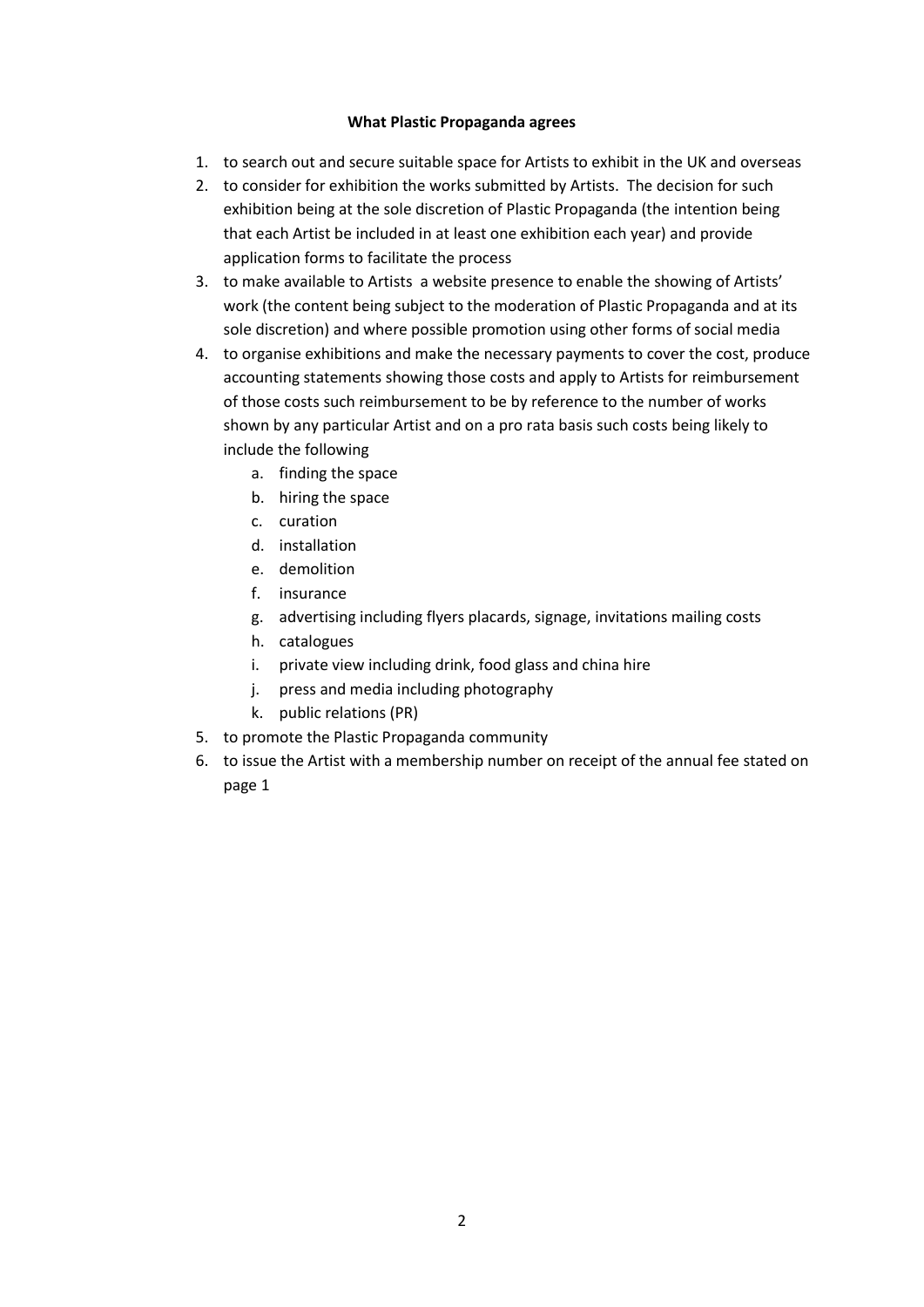### **What the Artist agrees**

- 1. to submit original work (initially by jpeg photograph) for Plastic Propaganda to consider for and if accepted to show at exhibitions and make submissions in accordance with deadlines and on application forms provided by Plastic Propaganda
- 2. to reimburse Plastic propaganda for a pro rata share of the exhibition cost fairly incurred as described on page 2(s4). Plastic Propaganda will prepare and share a statement of expenditure for each exhibition. Each successful participant will be provided with an estimate of the likely costs before committing to the exhibition.
- 3. to confirm that all work is that of the Artist and that the Artist owns any related intellectual property rights (or that third party consent to exhibit has been obtained) and fully indemnify Plastic Propaganda in relation to any ownership or copyright issue
- 4. to deliver the work to be exhibited to the place and by the time specified by Plastic Propaganda and at the Artist's cost (failure to comply with this may result in the work not being shown)
- 5. to collect any work that has been exhibited at the place and time specified by Plastic Propaganda and at the Artist's cost including work that has been purchased by a third party.
- 6. to remove the work from the exhibition only with the prior approval of Plastic Propaganda and if the Artist does so then to remain liable for his full share of the exhibition costs
- 7. to hold Public Liability insurance cover of a minimum of five million pounds (£5,000,000) and to be responsible for the insurance of their own work at any exhibition including during its construction and demolition
- 8. to state a price for the sale of any work which price will be used by Plastic Propaganda when selling the work
- 9. to submit copy for inclusion on the Plastic Propaganda website in a form acceptable to Plastic Propaganda if the Artist wishes any particular material to appear on the website
- 10. to promote Plastic Propaganda and the Plastic Propaganda community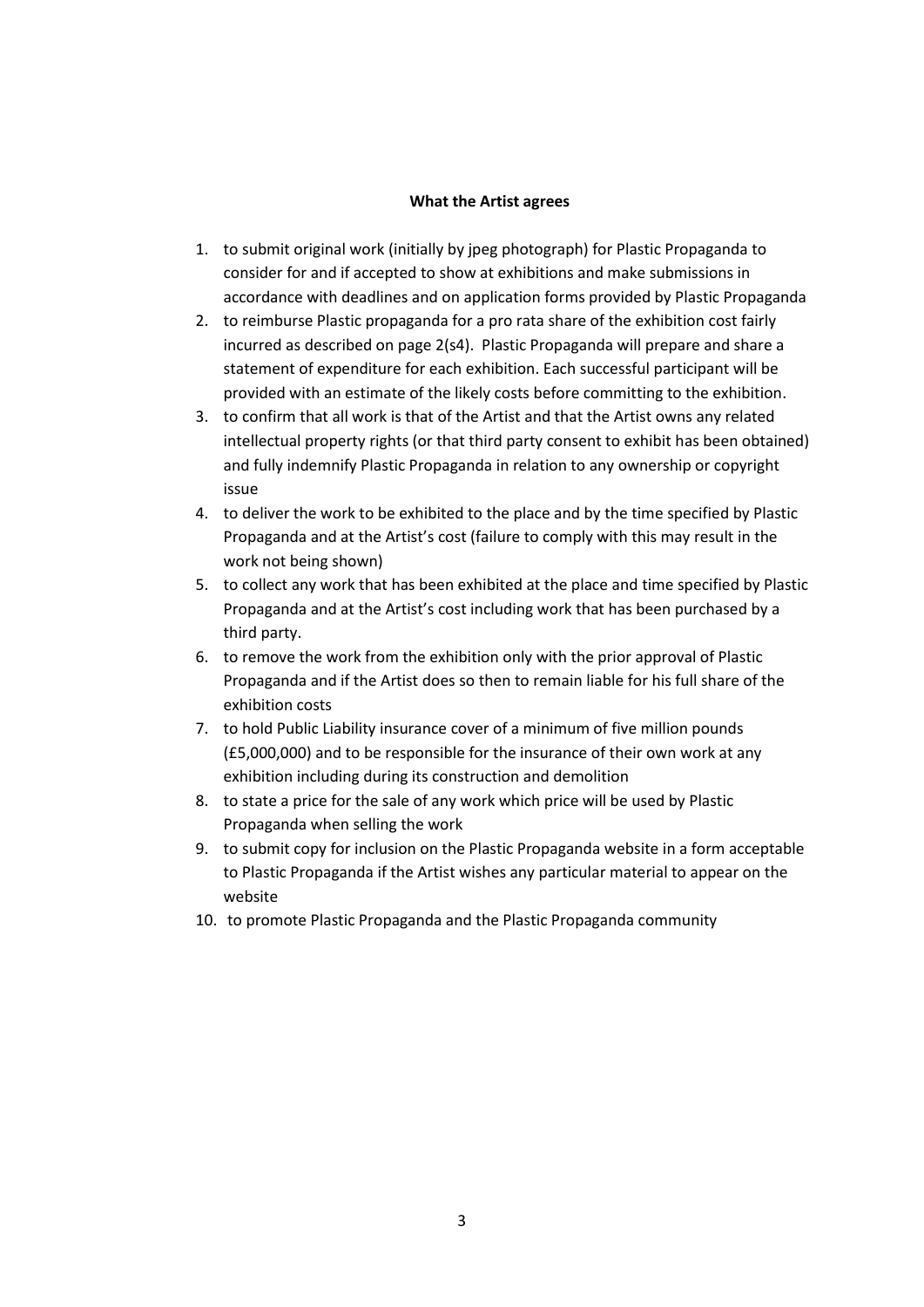**Other terms that both parties agree to be bound by**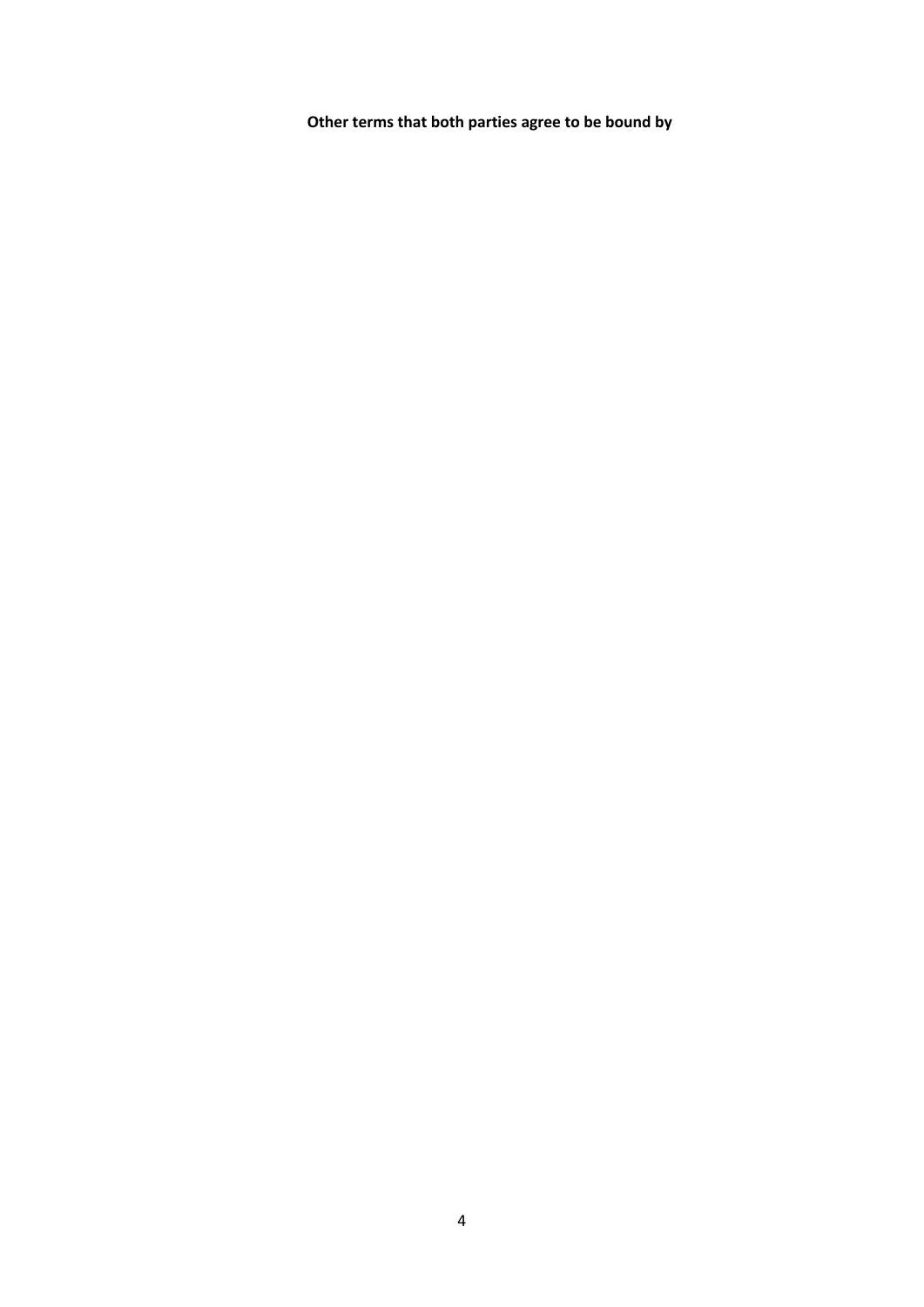- 1. Grant of non-exclusive rights
	- a. the Artist grants to Plastic Propaganda the non-exclusive right throughout the world to show and sell original work produced by the Artist
- 2. Ownership of work
	- a. Ownership of work will not pass to Plastic Propaganda (unless Plastic Propaganda buys any such work under an express sale and purchase agreement)
	- b. Ownership of work will pass from the Artist to any purchaser on payment by the purchaser in full for the work (or otherwise at such time and in such manner as the Artist and purchaser may agree and if this occurs the Artist undertakes to inform Plastic Propaganda of the terms of such agreement)
- 3. Payment for work
	- a. Plastic Propaganda may collect payment for works as an agent for the Artist and if it does so may deduct
		- i. the Plastic Propaganda sales commission at the rate of 25% plus VAT
		- ii. the Artist's contribution to exhibition expenses (making preliminary estimates of expenses where necessary and then making adjustments when the final accounts are drawn)

and account to the Artist for the balance of the sale price within fourteen days of receipt of such payment and where adjustments have been necessary forthwith accounting for any further sums due (and if an overpayment has been made the Artist agrees to reimburse such overpayment within fourteen days of receiving notice of it)

- 4. Disposal of uncollected work
	- a. In the event that an Artist fails to collect work at the end of an exhibition then Plastic Propaganda will contact the Artist using the contact details supplied
	- b. If the Artist then fails to collect the work within fourteen days of such contact (or otherwise if Plastic Propaganda is unable to make contact with the Artist) Plastic Propaganda will be entitled to dispose of the work in such way as it thinks fit and if by sale in accordance with paragraph 3 above and subject to deduction for any storage costs incurred
- 5. No interest paid
	- a. Plastic Propaganda will not pay interest on any money held for or due to an Artist
- 6. No intention to create a partnership
	- a. Nothing in this agreement nor the proposed relationship between the Artist and Plastic Propaganda is intended to nor shall create a partnership
- 7. Tax
- a. Plastic Propaganda is not responsible for any tax payable by the Artist
- b. In any case where either party is registered for VAT purposes it shall add VAT at the required rate to the supply of any goods or services and will provide a VAT invoice
- 8. Import and export of works
	- a. Whenever an import or export licence for any territory is required the Artist is responsible for obtaining such licence
- 9. Provenance of works
	- a. It is the duty of the Artist to provide the provenance for his work; and
	- b. Plastic Propaganda accepts no liability in this respect
- 10. Loss and Insurance
	- a. It is agreed that Plastic Propaganda is not responsible for any loss whatsoever and all works are held by or on behalf of Plastic Propaganda at the risk of the artist; and
	- b. the artist arranges insurance cover in relation to his work at his own cost
- 11. Receipt of money
	- a. Money shall be received when either
		- i. Cash is handed by one party to the other and acknowledged by a written receipt; or
			- ii. Is received and cleared into a particular bank account
- 12. Compliance with laws
	- a. Plastic Propaganda and the Artist agree to comply with all applicable laws
	- b. Where necessary Plastic Propaganda will comply with anti-money laundering legislation and procedures and in particular this will apply should any money need to be returned to a party that has made a payment to Plastic Propaganda
	- c. Plastic Propaganda processes information in accordance with the terms of the Data Protection Act 1998
- 13. Non-assignability
	- a. No part of this agreement may be assigned by either party without that other party's consent
	- b. The consent of a party must be evidenced in writing
	- c. Such consent may be withheld at the absolute discretion of the party withholding consent
- 14. Termination of agreement
	- a. Either party may terminate this agreement at any time subject to giving at least 30 days' prior written notice of such termination to the other party
- 15. Survival of rights and duties following termination
	- a. Either party shall be entitled to exercise any one or more of the rights and remedies under the terms of this agreement and the termination of this agreement shall not affect or prejudice such rights and remedies and each party shall be and